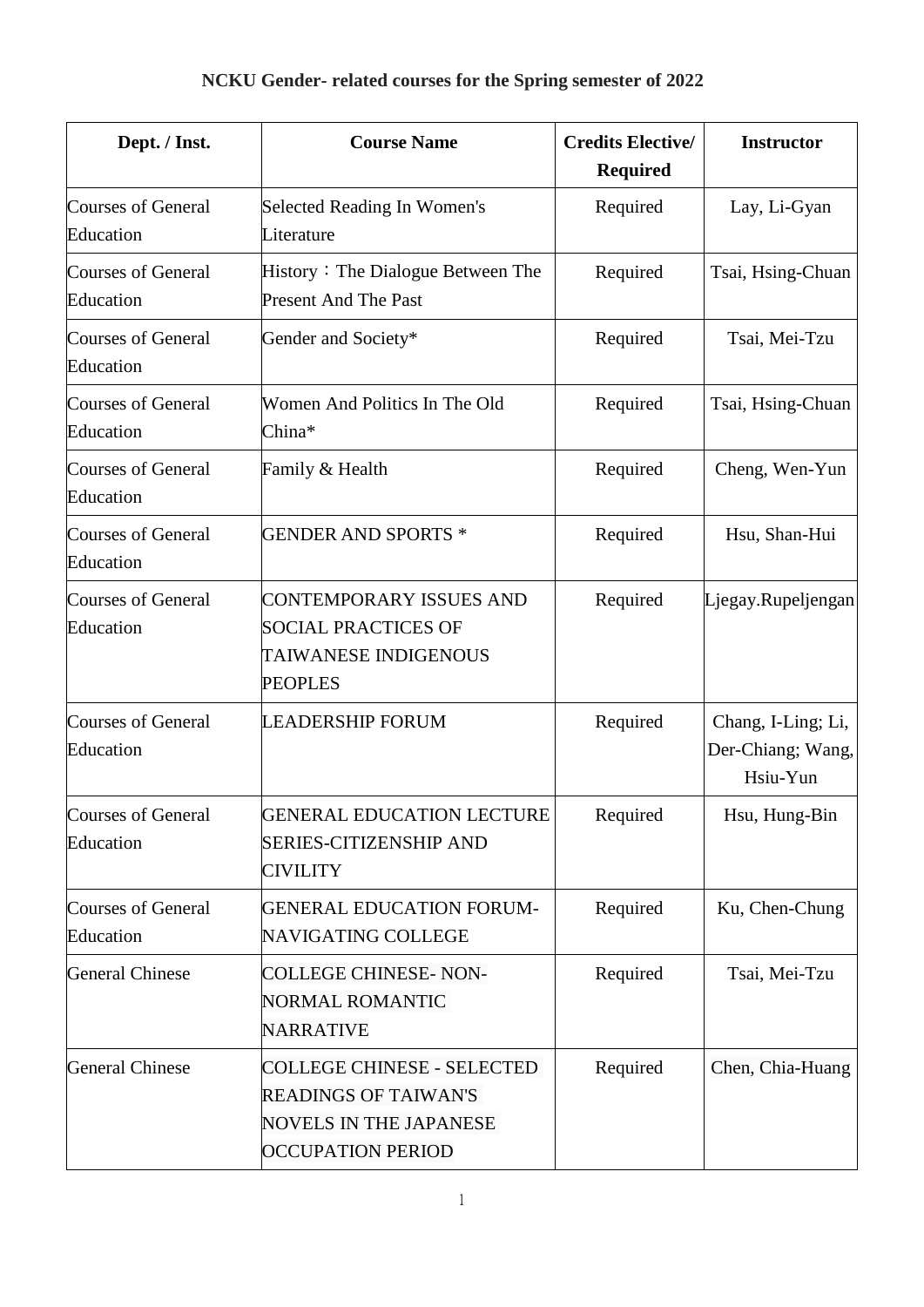| Dept. / Inst.             | <b>Course Name</b>                                                                     | <b>Credits Elective/</b><br><b>Required</b> | <b>Instructor</b>     |
|---------------------------|----------------------------------------------------------------------------------------|---------------------------------------------|-----------------------|
| <b>General Chinese</b>    | <b>COLLEGE CHINESE - SELECTED</b><br><b>READINGS OF TANG AND SONG</b><br><b>NOVELS</b> | Required                                    | Chen, Chia-Huang      |
| <b>General Chinese</b>    | <b>COLLEGE CHINESE -</b><br>CONTEMPORARY CLASSICAL<br>THEATRE: TAIWAN                  | Required                                    | Lin, Hsing-Hui        |
| <b>Chinese Literature</b> | SOCIOLINGUISTICS                                                                       | Elective                                    | Chen, Sung-Lin        |
| <b>Chinese Literature</b> | CONTEMPORARY POETRY<br><b>APPRECIATION AND</b><br>PRACTICE(2)                          | Elective                                    | Yung, Man-Han         |
| <b>Chinese Literature</b> | POETRY OF<br>$\Gamma$ ECART <sub>+</sub> (2)                                           | Elective                                    | Yung, Man-Han         |
| <b>History</b>            | HISTORY OF CHINESE WOMEN                                                               | Elective                                    | Tsai, Hsing-Chuan     |
| <b>History</b>            | HISTORY OF VISUAL ART IN<br>NINETEENTH-CENTURY EUROPE                                  | Elective                                    | Yang, Yin-Hsuan       |
| Taiwanese Literature      | <b>MEDIA SOCIOLOGY</b>                                                                 | Elective                                    | Wang, Yow-Jiun        |
| Taiwanese Literature      | LITERARY THEORY AND<br>CRITICISM(2)                                                    | Required                                    | Liu, Nai-Tzu          |
| Taiwanese Literature      | <b>SPOKEN AND WRITTEN</b><br>TAIWANESE (HA-KA<br>LANGUAGE) (2)                         | Required                                    | Chen, Mu-Chen         |
| Taiwanese Literature      | <b>APPRECIATION AND CREATION</b><br>PRACTICE OF TAIWAN<br><b>ABORIGINAL LITERATURE</b> | Elective                                    | 林二郎                   |
| Taiwanese Literature      | <b>SELECTED READING ON</b><br><b>TAIWAN MODERN FICTION</b>                             | Elective                                    | Liao, Shu-Fang        |
| Taiwanese Literature      | <b>FAMILY AND MARRIAGE:</b><br>CROSS-CULTURAL<br><b>PERSPECTIVES</b>                   | Elective                                    | Tseng, Hsun-Hui       |
| Archaeology               | ETHNOGRAPHY OF<br>AUSTRONESIAN IN TAIWAN                                               | Elective                                    | Chen, Wen-Te          |
| Archaeology               | <b>HUMAN OSTEOLOGY</b>                                                                 | Elective                                    | <b>Richard Chuang</b> |